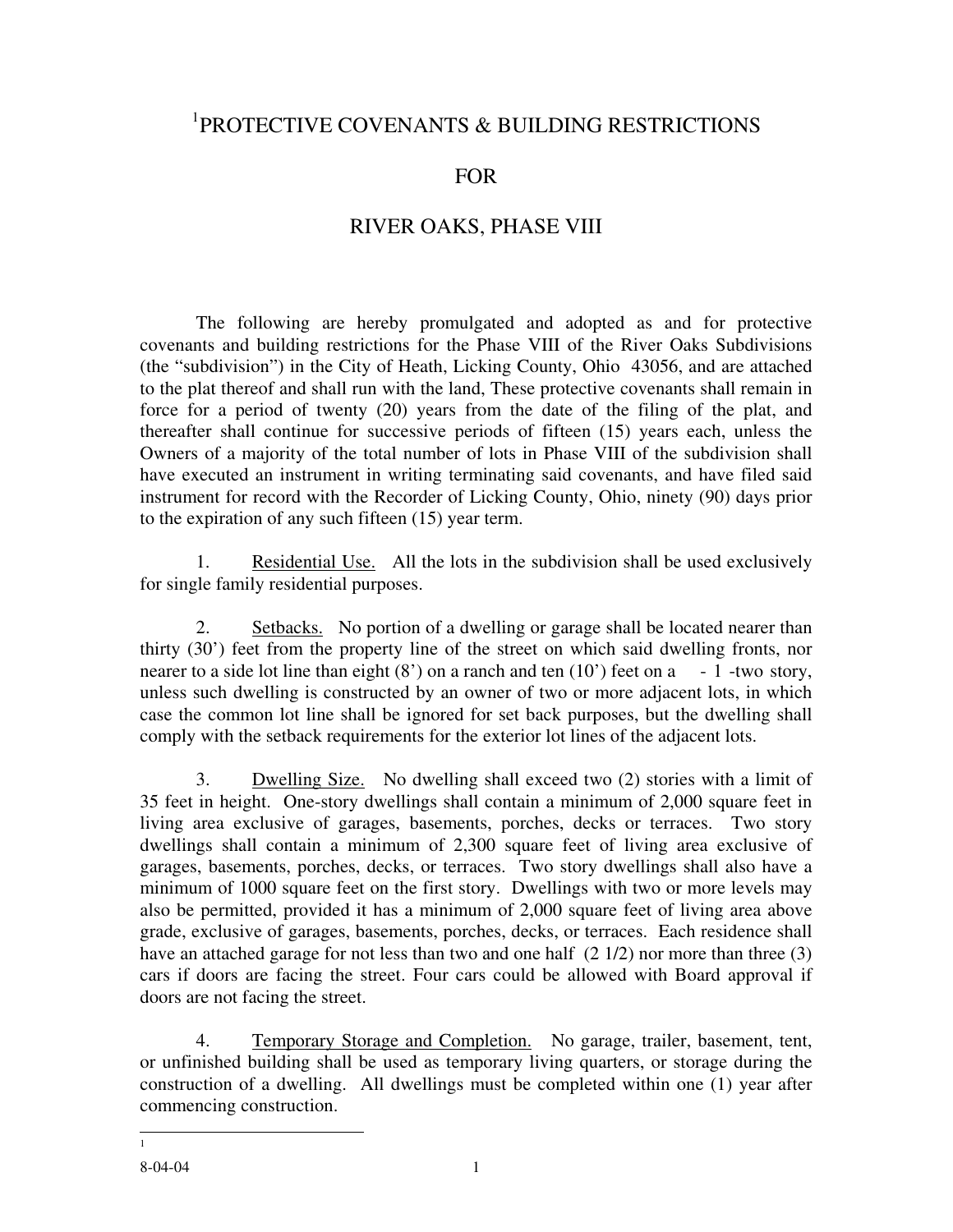5. Easements. Easements for the installation and maintenance of utility and drainage facilities are reserved as shown on the recorded plat. Within these easements, no structure, planting, or other materials shall be placed or permitted to remain which may damage or interfere with the installation and maintenance of utilities, or which may change, obstruct or retard the direction or flow of drainage channels within it. Easement areas shall be maintained continuously by the owner of the lot, except for those improvements for which a public authority or utility company is responsible.

 6. Antennas. Exterior television antennas and radio antennas are prohibited. Radio transmission from any dwelling in the subdivision is prohibited. Any electronic device operated within any residence in the subdivision which interferes with television reception in another residence is prohibited. Television antennas which are located within a dwelling or approved structure on any lot and which do not interfere with the normal reception of other owners of lots in the subdivision of television or other signals may be approved by the Developer, although any and all lines connected to such concealed antennas must be located underground. Satellite dishes over 3' in diameter shall be prohibited, unless written approval for such a dish is granted by the Developers. In no event shall any satellite dish be approved for location in a front or side yard. In no event shall any satellite dish be approved unless it is located in an enclosed area so as not to be obtrusive. All satellite dish locations must be approved by the developer or the home owners association.

 7. Air Conditioning. Any compressors for central air conditioning equipment shall be located to the side or rear of each dwelling. Window air conditioning may not be used. If any compressor is located in a side yard, it shall be located not closer than 10' to the property line. Compressor must be hidden from view with landscape screening.

 8. Service Capacity. Electrical service entrance facilities shall have adequate capacity for future needs and shall have not less than 200 amperes service in every residence in said subdivision.

 9. Service Laterals. Each owner of a lot shall make the strip of land in which any underground service lateral is located accessible to the utility companies' equipment, remove all obstructions from said strip of land, grade the strip to within four (4) inches of the final grade, and provide continued access to the strip of land to the utility companies for operation, maintenance, and replacement of the service lateral, it being understood that the utility companies will not be liable for any damage sustained to walks, driveways, lawns, landscaping or any improvements that might result from the installation, repair or maintenance of the service lateral. The lot owner shall pay for all costs incurred for the service lateral to an individual dwelling at the time service is required.

8-04-04 2 10. Vehicles. No travel or house trailer or semi tractor trailer-rig or Marine vehicle may be stored or parked on any lot or street in the subdivision at any time. This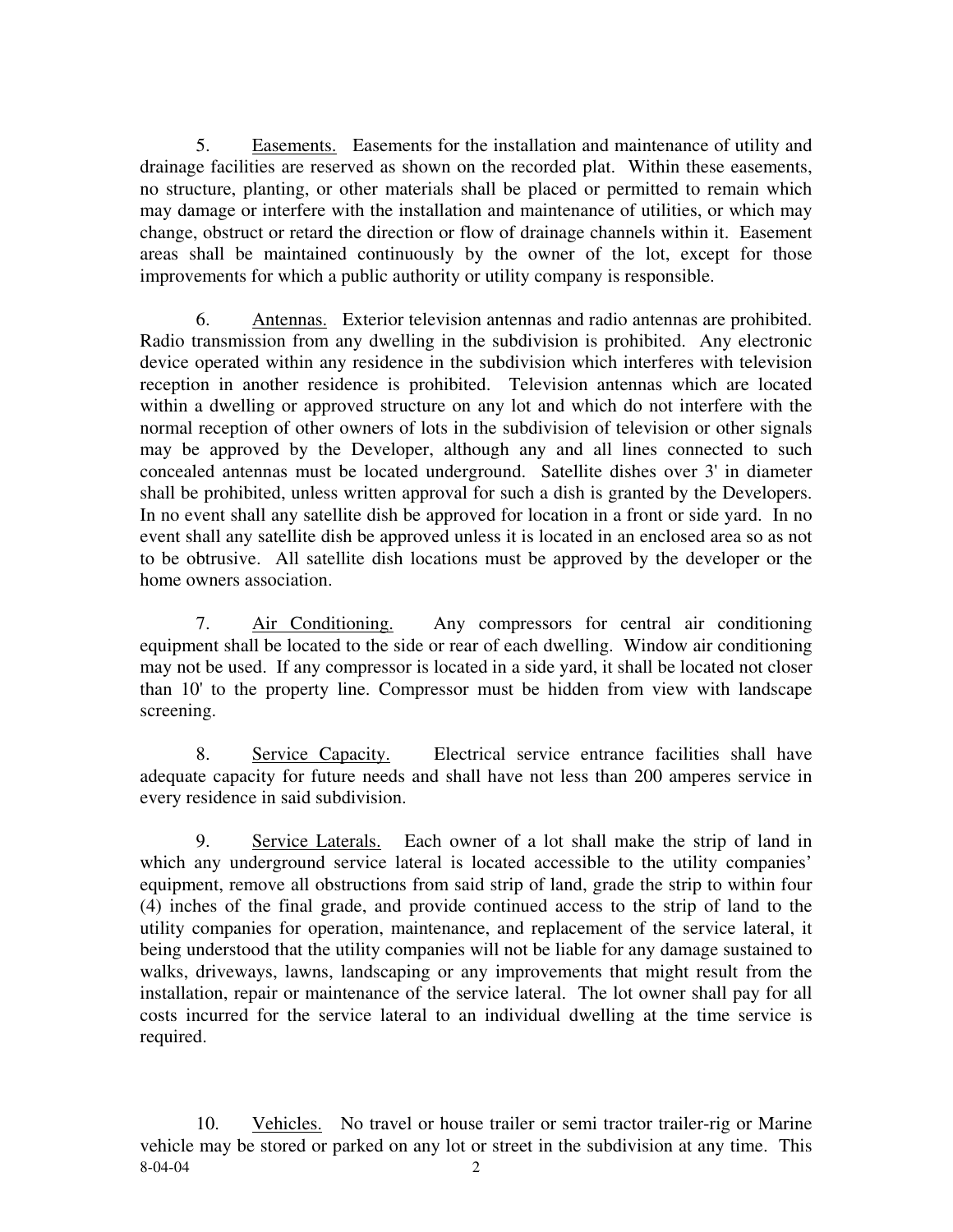shall also include commercial machinery and equipment, except those in use during construction or in moving. Boats may only be stored inside garages.

 11. Animals. No animals, birds, insects, livestock or poultry of any kind shall be raised, bred, or kept in the subdivision except dogs, cats, and other household pets which are kept for domestic purposes only, and are not kept, bred or maintained for any commercial purposes. No more than two dogs or cats may be kept on any lot or in any residence except when such dogs or cats may be less than four months of age. All dogs, cats and other household pets must be kept on their own lot at all times and shall not be allowed to run free. Vicious animals of any kind are prohibited.

 12. Portable Buildings. No buildings, partially completed buildings, or other structures shall be moved onto any lot in said subdivision from an outside location, unless approved by the Developer in the manner provided in Paragraph 26 of these restrictions and unless said building is in conformity with the design standards contained in these restrictions. There shall be no outside storage buildings allowed.

 13. Signs. No signs may be erected or displayed on any lot except those carrying the legend "For Sale" or "For Rent or Lease" and shall be located outside of public right of way. This shall not be construed to prevent a builder, lender or subcontractors from displaying a sign for promotional purposes during the period of construction of a dwelling.

 14. Hedges and Fences. Hedges and/or shrubs shall not be erected or maintained to a height in excess of four (4) feet in the area between the front building setback line and the line of the street on which a dwelling faces. Permanent type fencing shall be permitted only around in-ground pools and only when approved by the Developer in writing. No fence shall be erected or maintained to a height in excess of five (5) feet, and the Developer reserves the right to reject materials and styles which are not compatible with the character of the subdivision in the sole and unreviewable discretion of the Developer. Invisible pet fencing installed subsurface is permitted but needs to be approved by the Association for placement, invisible fences shall not be any closer than 20 feet to the public sidewalk. Please contact the City of Heath regarding city fence ordinances. The owners of lots at the intersection of streets shall not place or maintain trees, shrubs, or any planting or structure or in such a manner as to obscure the vision of operators of vehicles at such intersections.

 15. Mowing and Trash. All lots must be kept mowed and free of weeds at all times and must have a neat appearance, whether before, during or after construction. No lot shall be used as a dumping ground. All household trash, rubbish and garbage shall be kept inconspicuously on a temporary basis only and shall be hauled away at minimum on a weekly basis. Premises shall be kept at all times free from debris or the collection of any other unsightly objects, except that necessary to and during the courses of construction.

 $8-04-04$  3 16. Landscaping. Upon completion of a dwelling, all lawns shall be landscaped, shrubbed, and seeded in compliance with the submitted and previously approved plans. Said landscaping shall be completed within thirty (30) days following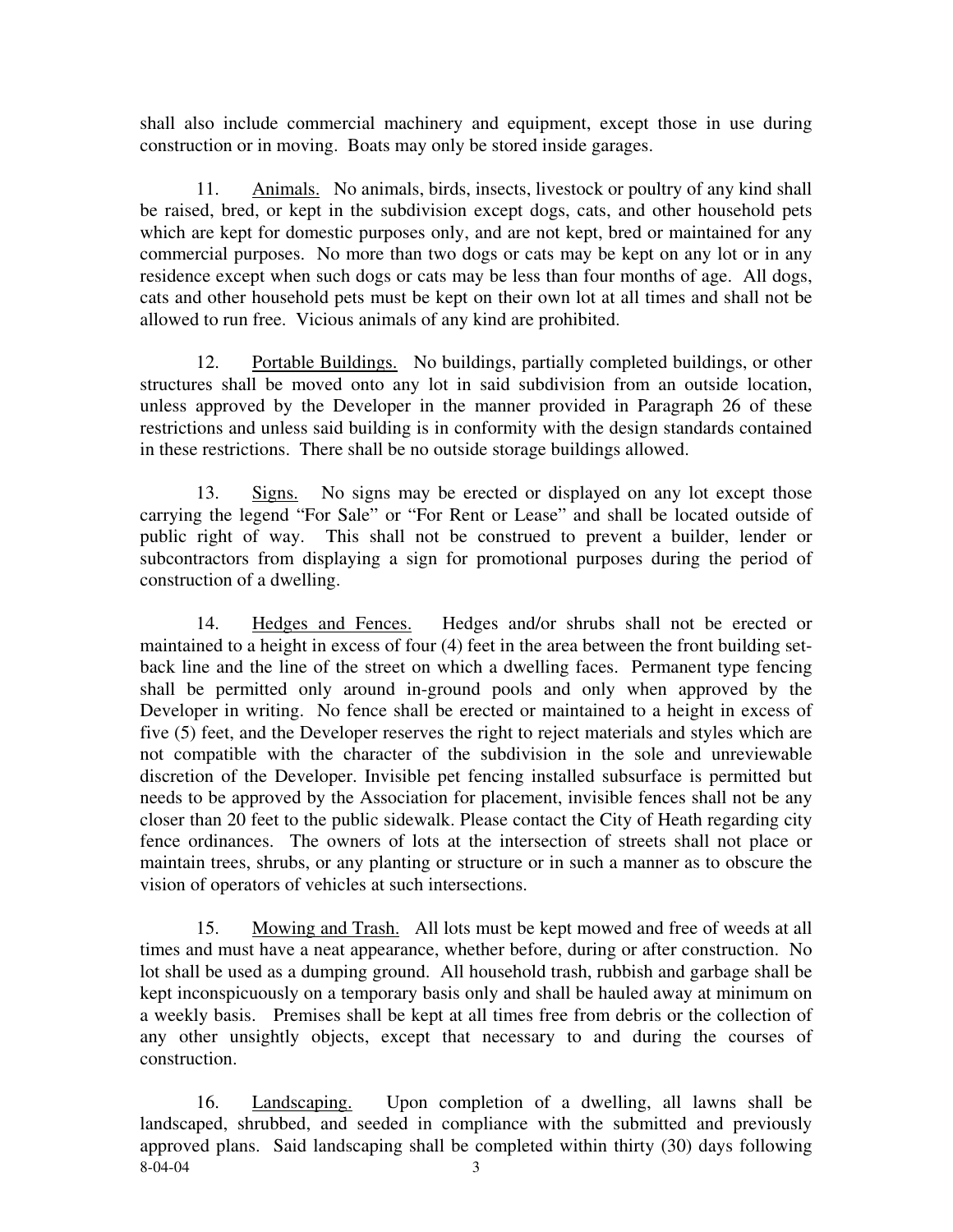completion of the dwelling unless weather conditions do not permit, in which case such landscaping shall be completed as soon as possible. When removing trees for construction, consideration should be given for the aesthetic value of all trees.

 17. Minerals. Oil or gas drilling or development of any kind is prohibited by purchasers of lots. Mineral rights were under lease at the date of the filing of the plat. Lot purchasers shall have no right to receive royalties under said lease or any subsequent lease. Mining or quarrying or gravel removal is prohibited.

 18. Septic Systems. No individual septic system shall be permitted on any lot. The owner of any lot shall cooperate fully and utilize City of Heath services in accordance with all City ordinances. Outside or detached toilets or bathrooms shall not be maintained on any lot at any time, except during the course of construction.

 19. Concrete Block. No concrete block dwelling or garage or freestanding concrete block fence or wall shall be built on any lot. Concrete block may, however, be utilized in the construction of foundation, but must be stuccoed or covered with siding, or other similar materials, and must appear on the plans submitted to the Developer. Exception will be made for block no higher than 16" above finish grade.

 20. Drainage. No lot owner shall build any dam or other device that will stop, accelerate, impair, or impede the natural flow of surface water unless the design and location has been approved in writing by the Developer. All lots with subsurface drain tiles must tile appropriate downspouts to these tiles and direct surface water to the appropriate collection areas. Lot 122 shall tile all roof and drive shed water to the street.

 21. Driveways. Gravel drives shall be permitted only during the course of construction. All driveways shall be fully completed of either asphalt, concrete or paving bricks immediately upon completion of a dwelling, weather conditions permitting, or as soon thereafter as reasonably possible. Please contact the City of Heath for driveway specs, concerning widths & aprons.

 22. Sidewalks. Upon completion of a dwelling, the lot owner shall be responsible for the installation of a 4' wide concrete sidewalk along all street right of ways. Said sidewalk, which shall be completed within 30 days following completion of the dwelling (unless weather conditions do not permit, in which case such sidewalks shall be completed as soon as possible), shall be built and located to the specifications of the City of Heath and the Developer. In any event sidewalks shall be installed within three years of purchase of a lot.

 23. Adjacent Lots. Where the owner of two or more adjacent lots uses said two or more lots as a single building site, any easement reserved for utility purposes appearing on the plat along the common line or lines of said adjacent lots shall be considered void and of no effect, and not prohibitive of construction of a residence across such lot line or lines.

8-04-04 4 24. Outdoor Lighting. All permanent outdoor lighting fixtures and their locations on any lot and/or dwelling shall be approved by the Developer before and after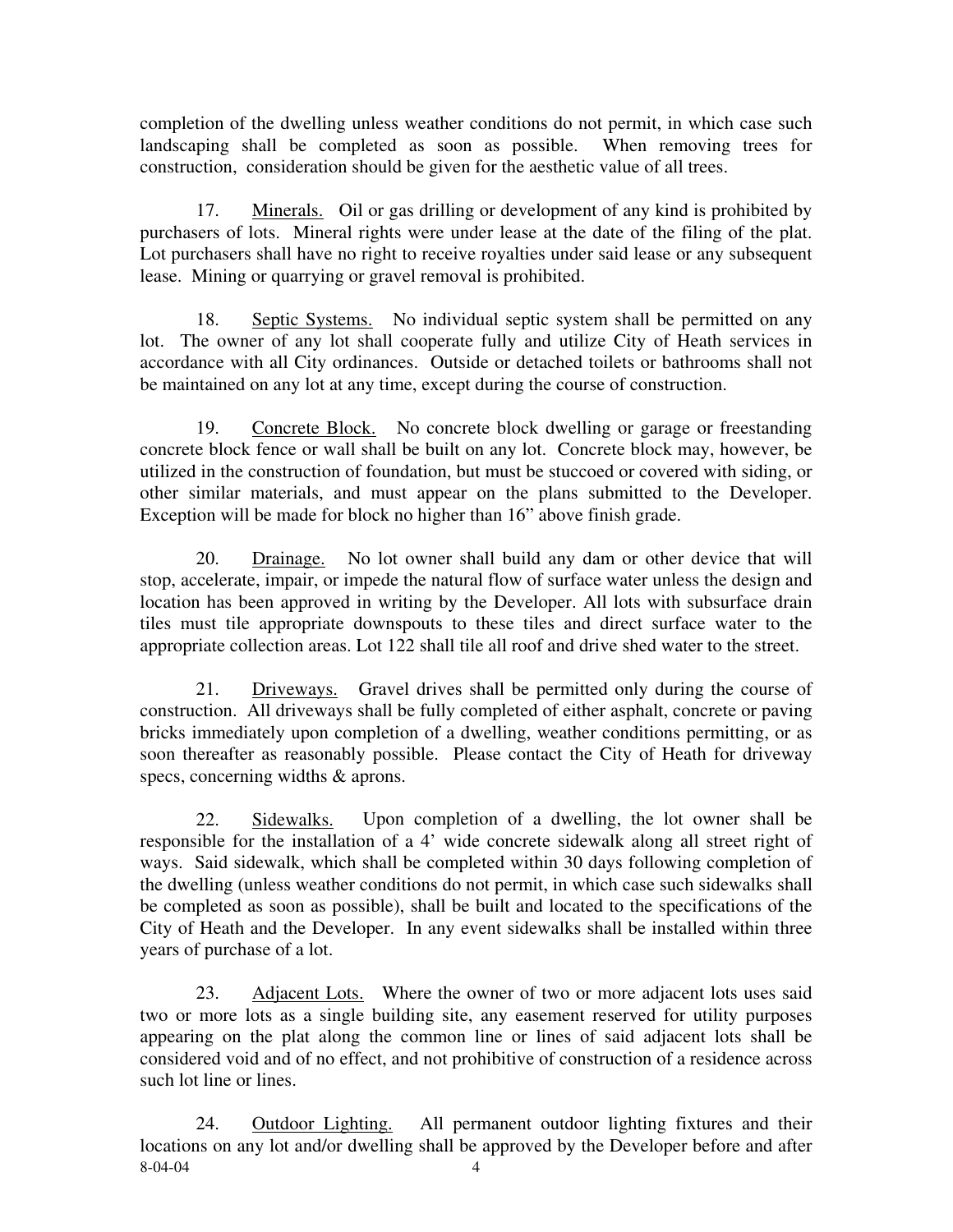construction of each dwelling in the manner provided in Paragraph 26 of these restrictions.

 25. Exterior Maintenance. All windows, porches, balconies, and other exterior surfaces shall at all times be maintained in a neat and orderly manner.

26. Plan Approval. The Developer of River Oaks, Phase VIII is River Oaks Development Inc., its successors and assigns. Before construction is commenced on any lot in River Oaks, Phase VIII, two (2) complete sets of plans and specifications must be submitted to the Developer a minimum of ten (10) days prior to the proposed ground breaking. Such plans shall include a site plan reflecting the location of the dwelling on the lot, with front, side and real elevations, details of the proposed exterior treatment and proposed landscaping. The Developer shall approve or reject said plans and specifications within ten (10) business days after receipt. If the Developer has not approved or rejected the plans within this ten business day period, the plans shall be deemed to be approved. The Developer may reject the plans and/or specifications for aesthetic reasons or for failure to comply with the guidelines in paragraph 27 below, if in its judgment, the proposed dwelling does not conform to the type of architecture or quality of existing dwellings and the positive future development of River Oaks. Approval requirements shall be satisfied when the above stated Developer or its successors or assigns have executed a written approval and returned one set of plans and specifications to the individual lot owner. the second set of plans and specifications shall be retained by the Developer until the dwelling and landscaping has been completed.

 27. Design Standards. For general guidance in drawing building plans, the following standards are adopted:

 Roofs shall be a minimum of six/twelve (6/12) pitch to a maximum of twelve/twelve (12/12) pitch, except for front and rear porch roofs as approved by the developer. Metal roof coverings, except copper, are prohibited. Specific colors and types of roof coverings shall be included with the plans for review and approval by the Developer. Mill finish aluminum or mill finish metal is prohibited anywhere on the exterior of the residence. Aluminum windows are prohibited. Roof flashing, except copper, shall be painted to match the roof. Awnings are prohibited. Garage doors except fiberglass, shall be painted or stained to blend with the house. Stucco must blend with the natural earth colors (white stucco is not preferred). Wood decks, patios, or balconies must be painted or stained and their design must be approved by the Developer. Swimming pools may be installed in the rear areas only and must be approved by the Developer. All houses must have at least 30 % brick, stone or cedar application on the front of the house and shall be so designated on the plans and specifications. Artificial brick shall be prohibited. All residences shall have their respective house numbers displayed on the front of the house at all times.

8-04-04 5 28. Private Swimming Pools. The definition of a private swimming pool for these restrictive covenants will be the definition and standards as contained in The Heath City Zoning Ordinance, as amended from time to time. In addition to the standards as contained in the Heath City Zoning Ordinance, the following shall apply: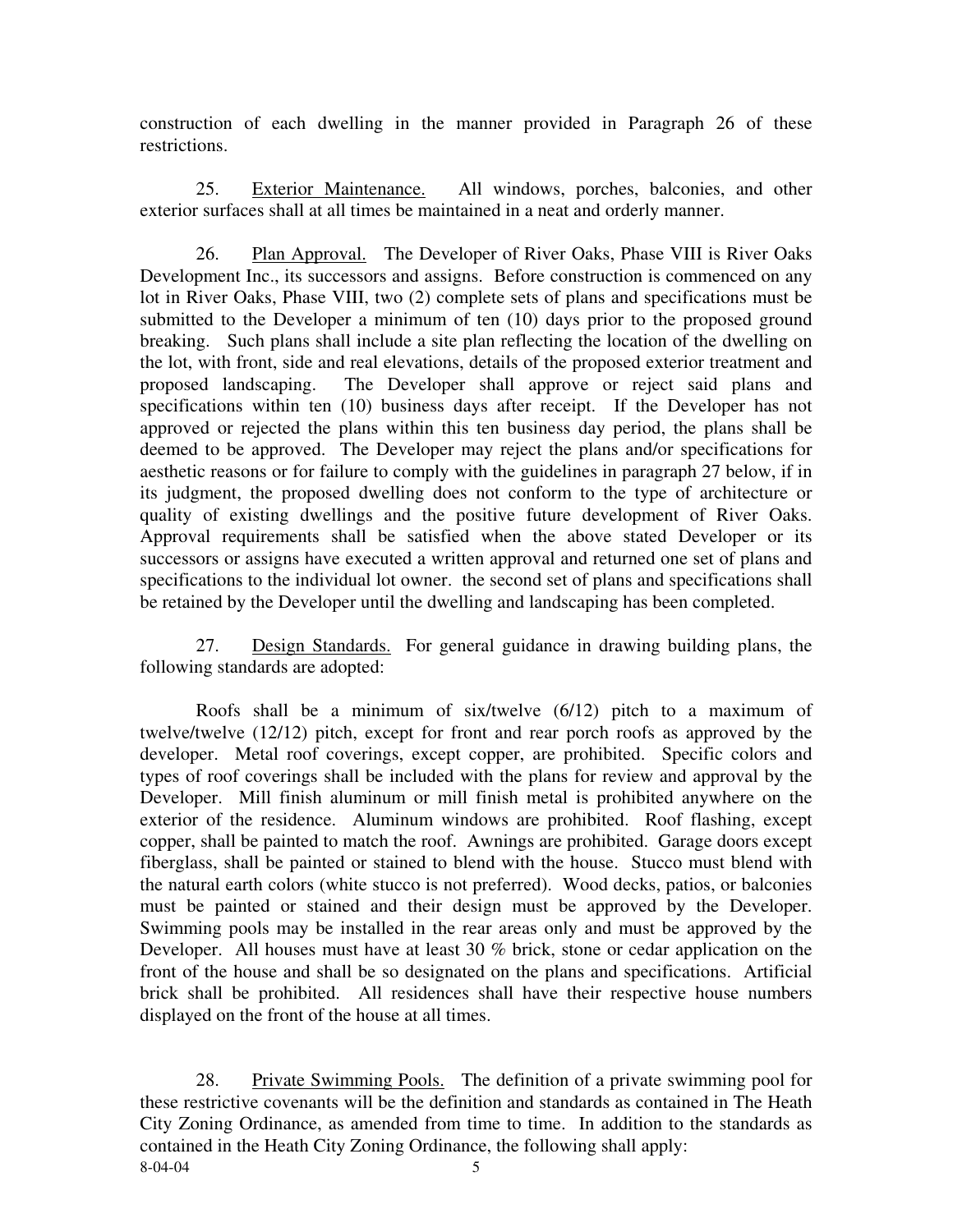a. Distance Requirements. The pool must be located in the rear yard (which is defined as being that portion of the lot beginning at the rear line of the house and continuing to the rear lot line) and must be a minimum of 20' from the side and rear lot lines. The pump and filters of a pool must be placed a minimum of 20' from the side and rear lot lines.

 b. Fencing. The design of the wall or fence surrounding the swimming pool on which it is located, must be approved by the Developer.

c. Above Ground Pools. No above ground pools shall be permitted in River Oaks, Phase VIII Subdivision.

29. Airport Airspace Zoning Restrictions. The subdivision is located in the airport zone of the Newark-Heath Airport. Development of lots in the subdivision is restricted by the height limitations (which is currently 35 feet) described in Federal Aviation Administration (FAA) Aeronautical Study No. 98-AGL-4653-OE.

 30. Association. The Developer shall cause to be formed an Ohio non-profit corporation to be known as River Oaks Association, Inc. Each owner of a lot in Phase I, Phase II, III, IV,V,VI,VII, and VIII of River Oaks shall automatically become a member of the association. The purpose of the association shall be to acquire the fee simple title to real property for the common use, benefit or enjoyment of its members, whether or not the same shall be designated as common property, and to provide for the maintenance of the reserves and storm surface retention areas as shown on the plat of the subdivision; to improve, maintain and keep the same open, in repair and free from nuisance and in a clean and sanitary condition; to review, evaluate, approve and disapprove proposed plans for improvements to be constructed within the subdivision and to enforce the provisions for these restrictive covenants; to determine what fees and dues shall be paid by its members, the amounts thereof and when the same shall be due and payable; to promote, conserve and maintain the health, safety, welfare, convenience, comfort and enjoyment of the owners and residents of the subdivision; to provide for the acquisition, construction, management, maintenance and care of "association property" as said term is defined in present Section 528 of the United States Internal Revenue Code of may hereafter be defined in any amendment or replacement of said section.

 The association shall have two types of members. The Developer, and any persons to whom it assigns the right to add additional phases to the River Oaks Subdivision, shall be the members of Class A. The purchasers of individual lots in the subdivision, and their successors and assigns, shall be members of Class B. Membership in Class B shall be a right and obligation which is appurtenant to the ownership of individual lots.

8-04-04 6 The association shall have Board of Trustees composed of the five members. Initially, all of the members of the Board of Trustees shall be elected by the Class A members. After the sale of thirty (30) lots in the subdivision, one member of the Board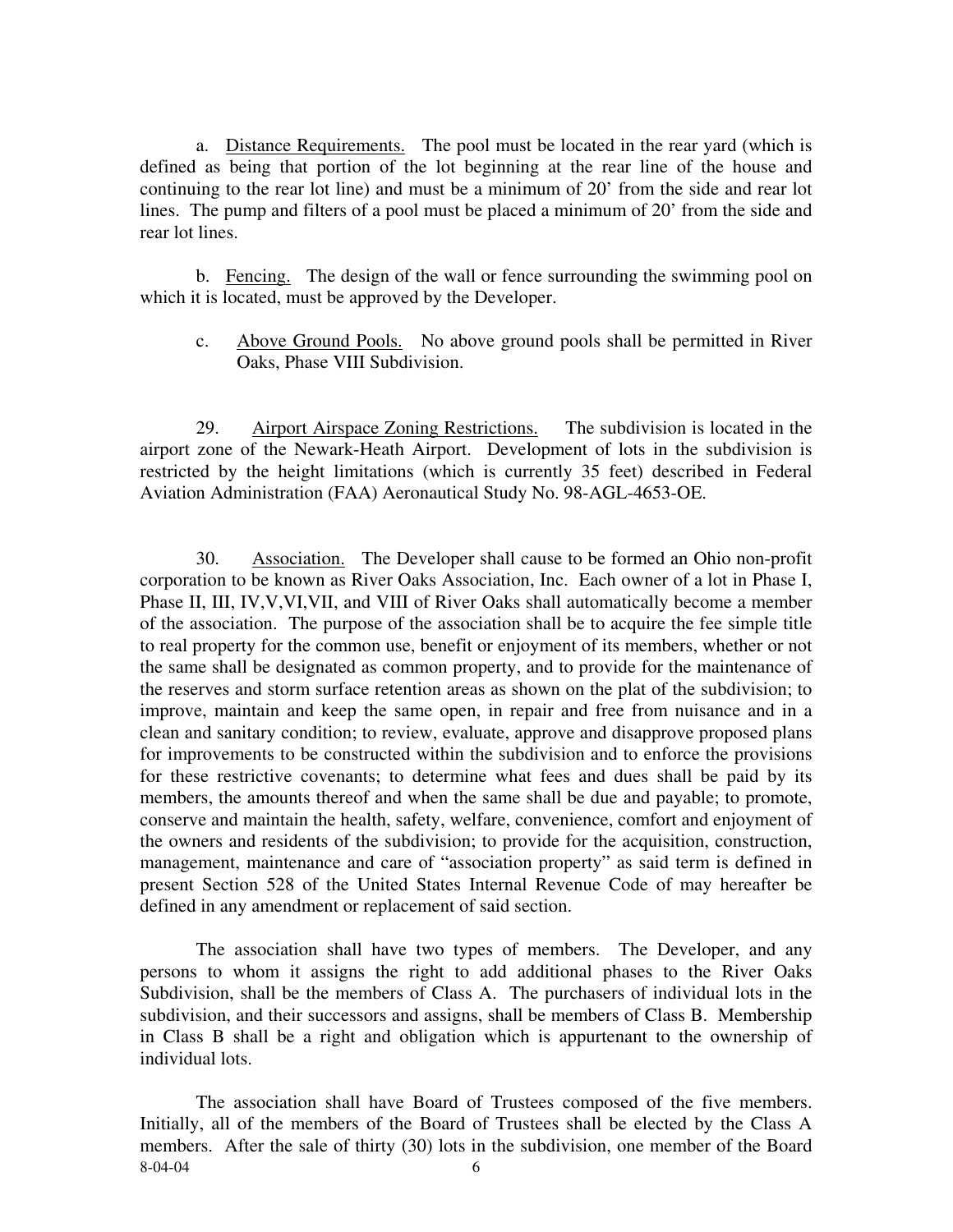elected by the Class A members shall resign, and that seat shall be filled by a member elected by the Class B members. After the sale of an additional thirty (30) lots in the subdivision, an additional member of the Board elected by the Class A members shall resign, and that seat shall be filled by a member elected by the Class B members of the association. Upon the sale of all of the lots in the subdivision, the remaining three members of the Board elected by the Class A members shall resign, and, thereafter, all of the members shall be elected by the Class B members of the association.

 Certain landscape easements and a storm surge suppression area are established on the plat. The landscape easements have been established in order to reserve to the Association the right and obligation to maintain the character of the entry road into the subdivision. Within the landscape easements, no construction shall be permitted, other than the erection by the Developer of signs identifying the subdivision, and the erection and maintenance of such signs by the Association within the storm surge suppression area no construction shall be permitted.

 In addition, certain storm surface retention areas are shown on the plat. The maintenance of these shall be undertaken by the Association.

31. Enforcement. These Restrictive Covenants may be enforced by injunction in addition to any other remedy provided by law by the Developer, homeowner's association, and/or the owner of any lot in the subdivision. Invalidation by the judgment or decree of any Court of any of these provisions shall not invalidate the remainder of these Covenants. Lot owners who are found to have violated these restrictions agree to pay all of the opposing party's legal and attorney fees in the event legal action must be taken to enforce these covenants.

 32. Amendment. These protective covenants may be amended at any time by an instrument in writing by the Owners of a majority of the total number of lots in this Phase VIII of the subdivision.

\_\_\_\_\_\_\_\_\_\_\_\_\_\_\_\_\_\_\_\_\_\_\_\_\_\_\_\_\_\_ \_\_\_\_\_\_\_\_\_\_\_\_\_\_\_\_\_\_\_\_\_\_\_\_\_\_\_\_\_\_\_\_\_\_\_\_

\_\_\_\_\_\_\_\_\_\_\_\_\_\_\_\_\_\_\_\_\_\_\_\_\_\_\_\_\_\_ \_\_\_\_\_\_\_\_\_\_\_\_\_\_\_\_\_\_\_\_\_\_\_\_\_\_\_\_\_\_\_\_\_\_\_\_

River Oaks Development, Inc.

Witness By David C. Anderson, President

Witness By Stephen T. Layman, Secretary/Treasurer